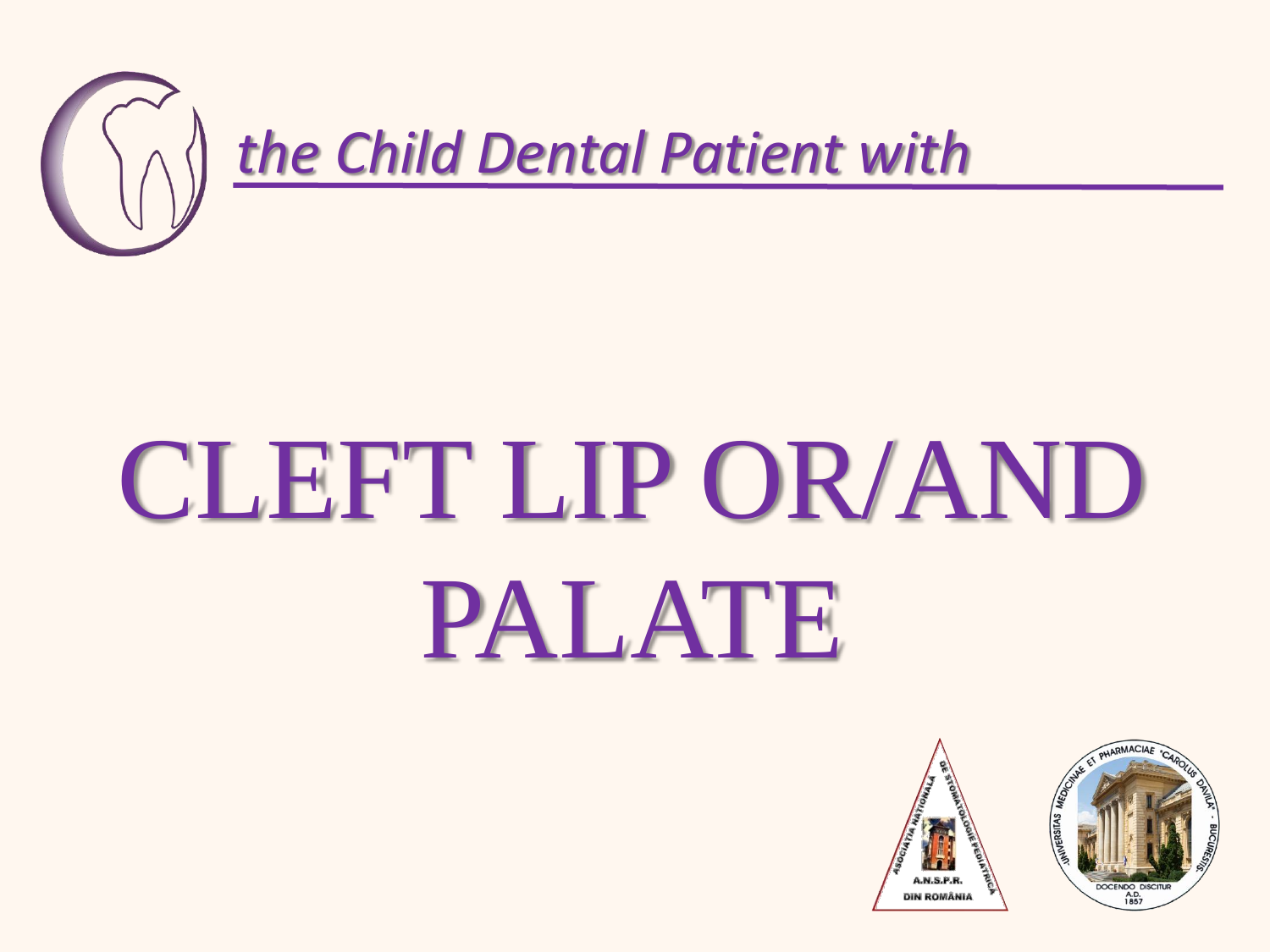## **References**

- Bokhout B, Hofman FX, van Limbeek J, Kramer GJ, Prahl-Andersen B. Incidence of dental caries in the primary dentition in children with a cleft lip and/or palate. Caries Res 1997; 31: 8−12.
- Boloor V, Thomas B. Comparison of periodontal status among patients with cleft lip, cleft palate, and cleft lip along with a cleft in palate and alveolus. *J Indian Soc Periodontol*. 2010;14(3):168‐172. doi:10.4103/0972-124X.75911 [https://www.ncbi.nlm.nih.gov/pmc/articles/PMC3100859/](about:blank)
- Dean, J. A., Jones, J., & Walker Vinson, L. Q. A. (2015). *McDonald and Avery's Dentistry for the Child and Adolescent: Tenth Edition*. Elsevier Inc.
- McIntyre, Grant. (2014). Management of patients with cleft lip and palate: Part 1: From antenatal diagnosis to primary surgery. Dental update. 41. 678-88. 10.12968/denu.2014.41.8.678.
- McIntyre, G. T. (2014). Management of patients with non-syndromic clefts of the lip and/or palate Part 2: from primary surgery to alveolar bone grafting. *Dental Update*, *41*(9), 775-782. http://www.dentalupdate.co.uk/articleMatchListArticle.asp?aKey=1316
- McIntyre, G. T. (2014). Management of patients with non-syndromic clefts of the lip and/or palate part 3: from age 10 until adulthood. Dental Update 2014 41:10, 876-881